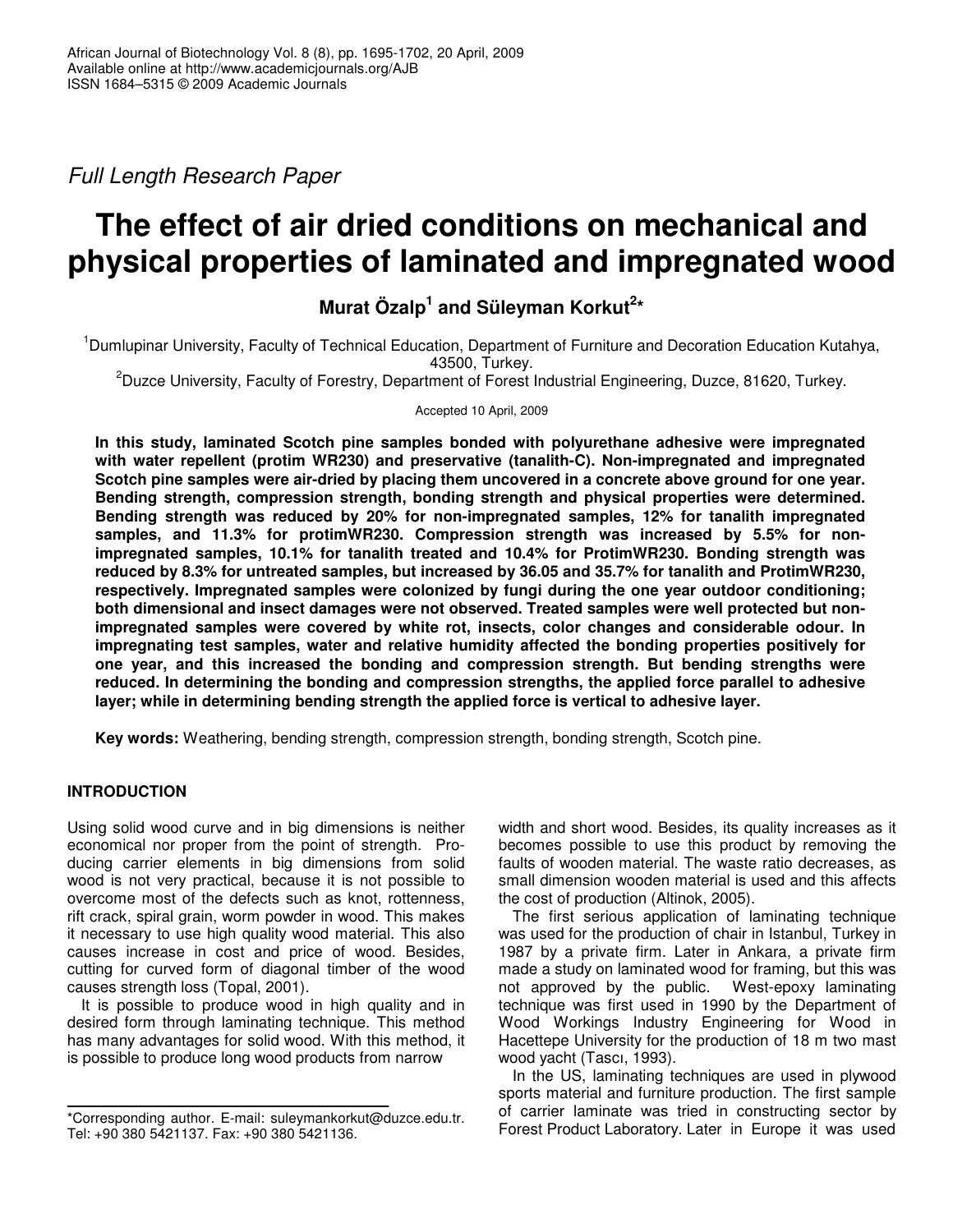for church, gym, saloons, swimming pools, factory buildings, stock hangar, farms and stables constructions (Anon, 1987). During World War II, lamination techniques were applied in bridge construction requiring high resistance with help of synthetic adhesives. And this has improved rapidly with the use of polimer adhesion; high resistant lamine elements to air dried condition were easy to produce.

Application of inadequate glue to the surface of wooden material will lead to weak joint and when high pressure is applied on the specimen, mechanic adhesion decreases, resulting in a weak joint (Mc Namara and Waters, 1970). Woods of diffuse porosity show different sticking characteristics than ring-pored. The resistance of glue line of ring-pored increases in relation to its density (Marra, 1992).

In order to determine the characteristics of early growth and autumn wood, Chung (1968) has done an experiment, tension-shearing test on the plywood from the southern pine. At the end of research, early growth-early growth was the strongest; early growth-autumn wood, the medium; and autumn wood-autumn wood, the weakest resistance of glue line obtained (Chung, 1968).

The humidity of glued wooden material usually changes from 6-18% according to the usage conditions: in air dried constructions,  $18 \pm 6\%$ ; in semi open-air constructions,  $15$  $\pm$  3%; in constructions without central-heating, 9  $\pm$  3% humidity containing wooden materials should be used (Bozkurt and Kurtoglu, 1979).

In this study, laminated Scotch pine samples obtained by polyurethane adhesive and polyvinyl acetate were impregnated with water repellent and preservative. Nonimpregnated and impregnated laminated woods were left in air dried conditions, side and top uncovered for one year on concrete ground. After this time period, changes of bending strength, compression strength, bonding strength and physical properties were determined.

## **MATERIALS AND METHODS**

#### **Test methods**

All tests in this study were carried out in Department of Furniture and Decoration Education Laboratory on universal testing device. Technical specifications of universal testing machine are given in Table 1. Bending strength tests were carried out according to TS 2474 standards (Anon, 1976). The samples, having  $2 \times 2 \times 30$  cm dimensions, with 3 layers were used for bending strength. Thickness of layers is 6.5 mm. 10 samples have been used for each experiment. The samples prepared are conditioned to reach 12% moisture at 20°C and 65% relative humidity conditions. Test specimens are determined through measurement from the middle parts by  $\pm$  1% mm sensitivity micrometer. Span to thickness ratio for bending is 24 cm. Bending strength test mechanism is given in Figure 1.

The following equations were used in the calculation of bending

**Table 1.** Technical specifications of universal testing machine.

| <b>Specification</b>              | <b>UTM 3000</b> |           |
|-----------------------------------|-----------------|-----------|
| Capacity                          | 400 kN          |           |
| Load measurement accuracy         |                 | ± %1      |
| Displacement measurement accuracy |                 | $0.01$ mm |
| Columns diameter                  | Lower           | 60 mm     |
|                                   | Upper           | 70 mm     |
| Vertical test distance            | Min             | 80 mm     |
|                                   | Max             | 400 mm    |
| Distance<br>between               |                 | 420 mm    |
| columns                           |                 |           |
| Piston stroke                     |                 | 200 mm    |
|                                   | Grips           | 300 bar   |
| Max pressure                      | Load            | 130 bar   |
| Test space                        | 680 x 540       |           |
| Height                            |                 | 2500 mm   |

strength  $(\sigma_e)$ :

$$
[\sigma_e = \frac{3. \text{ P.Ls}}{b. \text{ h}^2}]
$$
 (1)

Where  $\sigma_e$  = bending strength (N/ mm<sup>2</sup>), P = max. force at the moment of breaking  $(N)$ , L s = distance between points of support (mm),  $b = width of$  sample piece (mm), and  $h = thickness of$ sample piece (mm).

Compression strength tests were carried out according to TS 2595 standards (Anon, 1976). The samples having  $2 \times 2 \times 3$  cm dimensions with 3 layers were used for bending strength. Thickness of layers is 6.5 mm. 10 samples have been used for each experiment. The samples prepared are acclimatized to reach 12% moisture at 20°C and 65% relative humidity conditions. Test specimens are determined through measurement from the middle parts by  $\pm$  1% mm sensitivity micrometer. Compression strength test mechanism is given in Figure 2.

The following equations were used in the calculation of compression strength  $(\sigma_{b})$ :

$$
[\acute{\mathbf{o}}_{\mathbf{b}} = \frac{\mathbf{F}_{\text{max}}}{\mathbf{a}.\mathbf{b}}]
$$
 (2)

Where  $\sigma_{\text{b}}$  = compression strength (N/mm<sup>2</sup>),  $\mathsf{F}_{\text{max}}$  = max. force at the moment of breaking  $(N)$ ,  $a = width$  of sample breadth crosssection (mm), and  $b =$  length of sample breadth cross-section (mm).

The specimens were prepared according to TS 53 (Anon, 1976) and TS 2470 (Anon, 1976). Bonding strength tests were done according to DIN 53255 standards (Anon, 1964). The samples having 15 x 20 x 150 mm dimensions with 2 layers were used for bending strength. Thickness of layers is 7, 5 mm. 10 samples have been used for each experiment. The samples prepared were conditioned to reach 12% moisture at 20°C and 65% relative humidity conditions. Test specimens are determined through measurement from the middle parts by  $\pm$  1% mm sensitivity micro-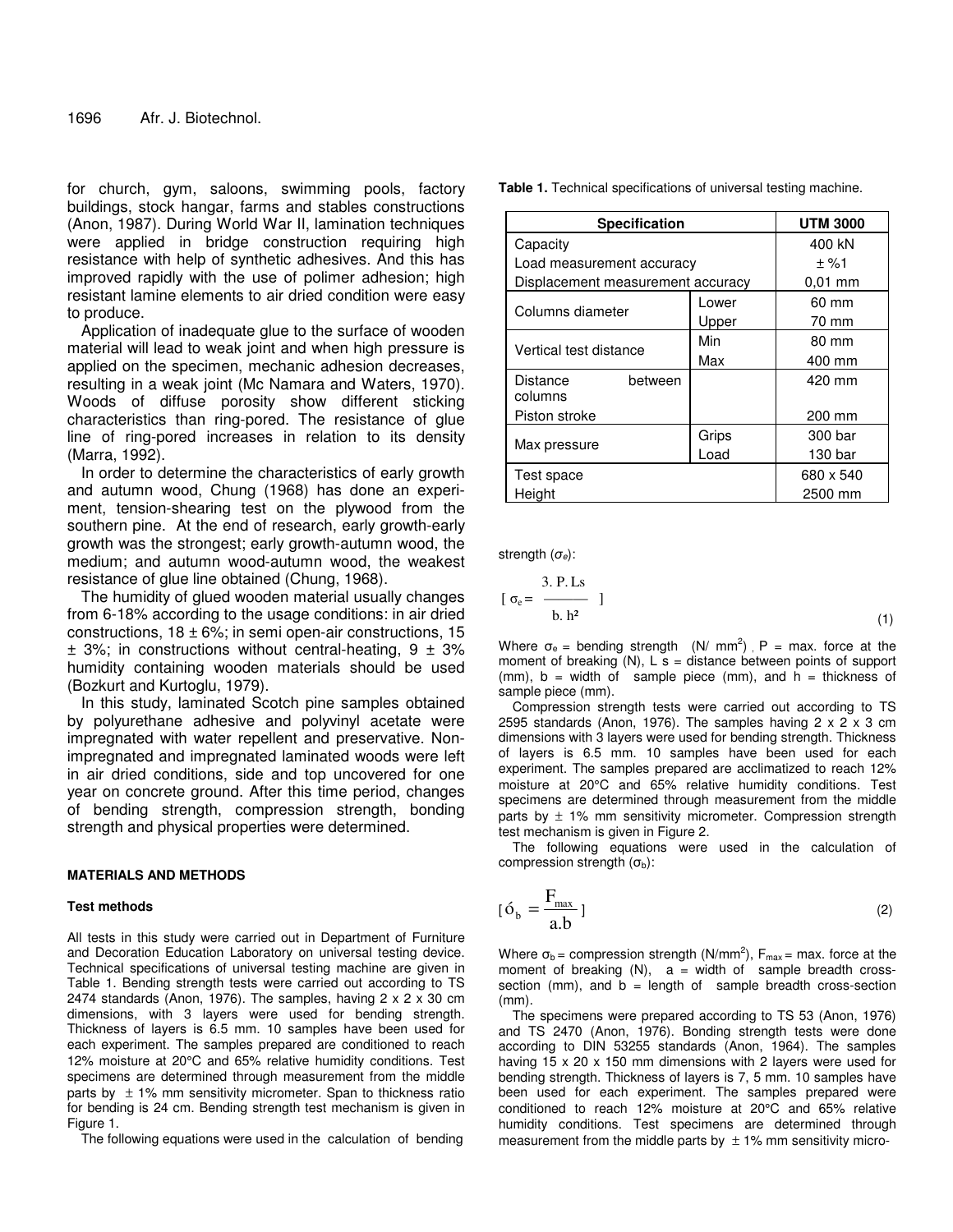

**Figure 1.** The dimensions of bending strength test specimens.



**Figure 2.** The dimensions of compression strength test specimens.



**Figure 3.** The dimensions of bonding strength test specimens.

meter. Bonding strength test scheme is given in Figure 3.

The following equations were used in the calculation of bonding strength  $(\sigma)$ :

$$
[\mathbf{6} = \frac{\mathbf{F}_{\text{max}}}{\mathbf{b}.\mathbf{l}}] \tag{3}
$$

Where  $\sigma$  = bonding strength (N/mm<sup>2</sup>),  $F_{\text{max}}$  = max. force at the moment of breaking  $(N)$ , b = width of bonding surface (mm), and  $I =$ length of bonding surface (mm)

## **Wood material**

Scotch pine was used in all sample experimental studies. The Scotch pine was taken from the area of Murat Mountain in Gediz-Kutahya Province of Turkey. Samples are prepared from whole sapwood trunk. Density of wood dry is 0.490 g/cm<sup>3</sup>.

### **Impregnating compounds**

In this study, two types of impregnating compounds were used. One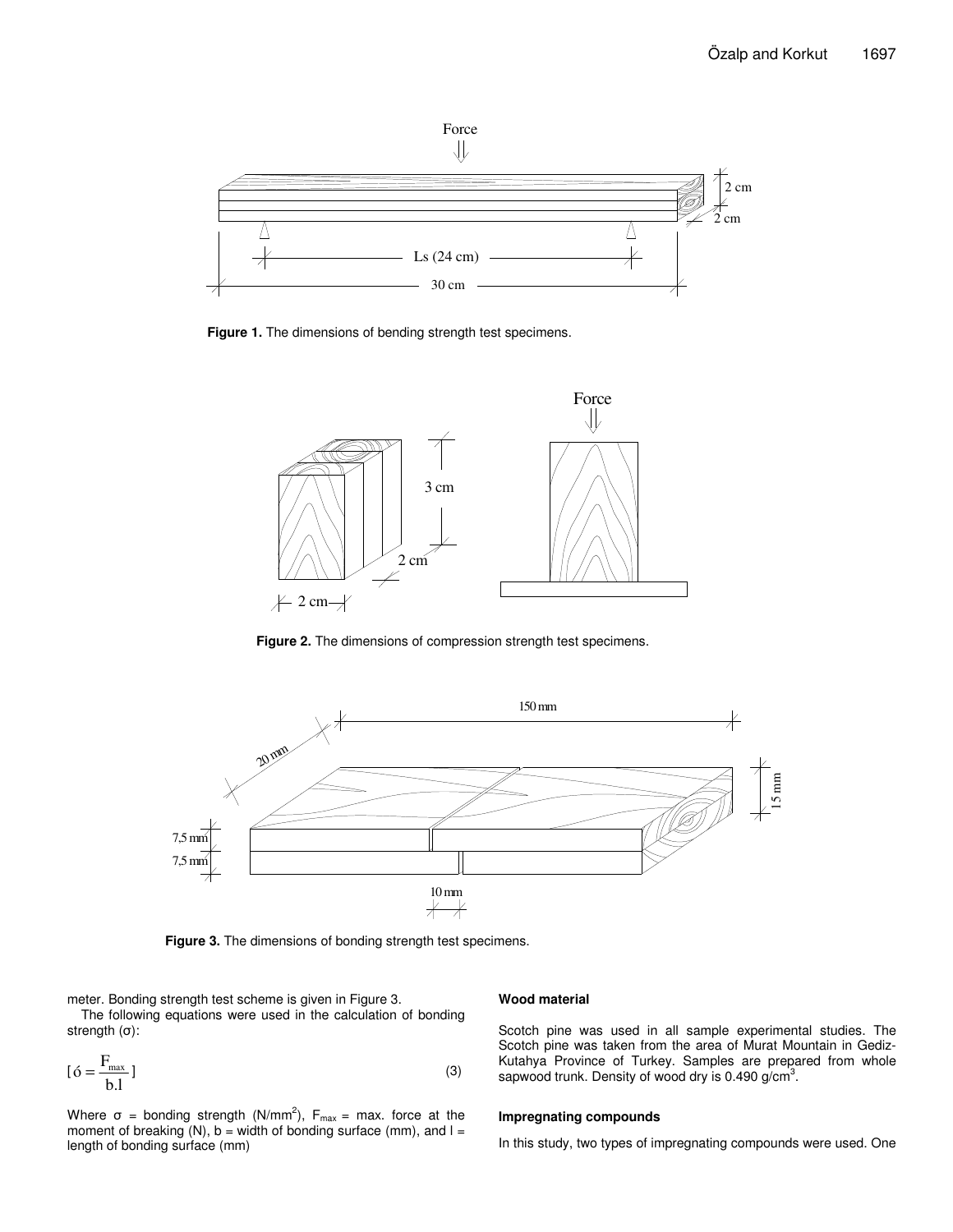## 1698 Afr. J. Biotechnol.

| Compound          | %    |      |
|-------------------|------|------|
| Chromium trioxide | 30.2 | 52.8 |
| Copper oxide      | 11.2 | 196  |
| Arsenic pentoxide | 17.3 | 303  |

**Table 2.** The concentration of tanalith-C impregnating compound.

**Table 3.** General properties of polyurethane adhesive.

| <b>General properties</b>     | Polyurethane adhesive (PU) |
|-------------------------------|----------------------------|
| Commercial type               | Liquid-solid               |
| Storing period (month)        | 6–9                        |
| Colour                        | Bold brown                 |
| Effect on health              | Harmful above 60 °C        |
| Wood humidity (%)             | Max. 15                    |
| Dry material (%)              | $20 - 90$                  |
| Amount of using $(g/m^2)$     | $200 - 250$                |
| Fitting time (hour)           | $0.5 - 1$                  |
| Pressure (N/mm <sup>2</sup> ) | $0.3 - 0.8$                |
| Temperature (°C)              | $10 - 60$                  |
| Resistance to water           | Resistance to boiled water |
| Resistance to microorganism   | Extra                      |

was preservative tanalith-C (CCA: chromated copper arsenate) and the other was organic solvent water repellent protim WR230. Samples used in this study were impregnated in Semitas Company.

#### **Protim WR230**

Samples impregnated in Protim WR230 were dipped and soaked for 45 min. After impregnating solvent material is evaporated from wood material and main active, material stays and is preserved. Hydrocarbons are used as solvent. Protim WR230 is highly effective on insect and fungi, so it should not be used for the earth touching places. Density is O.8 gr/cm<sup>3</sup> and flammable over 36°C. It contains tributyltin naphthenate (14.4 g/l) and permethrin (0.8 g/l) (Nicholas, 1973).

#### **Tanalith-C; CCA (Tanalith-C 3310)**

This is obtained from Hemel company at 4% concentrate. The impregnating of samples is carried out with bethell process. After, samples in cylinder vacuuming process are applied for 30 min to 760 mm Hg level. When the drum is totally filled with the chemical substance, vacuuming process is stopped and pressure process commences. 10-15 bars pressure is applied for one hour. After impregnating process, the retention ratio is calculated to be 18.89  $(kg/m<sup>3</sup>)$  for the samples. The rates of tanalith-C impregnating compound are given in Table 2.

#### **Adhesive**

In this study, polyurethane adhesives are used for preparing all

samples. The rate of the adhesive applied to the surface of the samples is 235.4  $g/m^2$  on average. Polyurethane adhesive is chosen as it is resistant to water, heat, cold and impregnating compound's solvents. General properties of used polyurethane adhesive are given in Table 3.

#### **Press pressure and pressure period**

All samples were pressed and prepared at 20˚C temperature, with 65% relative humidity and under  $0.4 \text{ N/mm}^2$  pressure with 3 h time period.

#### **Climate conditions**

Climate conditions in which the samples are exposed to in different months during one year are given in Table 4.

## **Statistics analysis**

The experimental results were statistically analyzed using analysis of variance (ANOVA), and significant differences between the control and the treated samples were determined using Duncan's Multiple Range Test (Anon, 1988).

# **RESULTS**

# **Visual observations**

Treated samples exposed outdoor for air-dried did not show any sign of fungal colonization, or insect attacks and dimensional instability, suggesting that chemicals of formulations used for treatment by impregnation offered adequate protection against fungi and insects. However for untreated samples, odour, color changes and presence of white rot on surface were observed. No dimensional deformation was observed on any sample.

# **Results for mechanical properties**

The values of average bending strength for laminated Scotch pine sapwood (3 layers) are given in Table 5. Bending strength variance analysis results are given in Table 6. According to Duncan multi range test results leaving impregnating and non-impregnating samples in air dried conditions for one year on bending strength, 95% reliable statistical differences were found to be significant. The values of average compression strength for laminated Scotch pine sapwood (3 layers) are given in Table 7. Compression strength variance analysis results are given in Table 8.

According to Duncan multi range test results leaving impregnating and non-impregnating samples in air dried conditions for one year on compression strength, 95%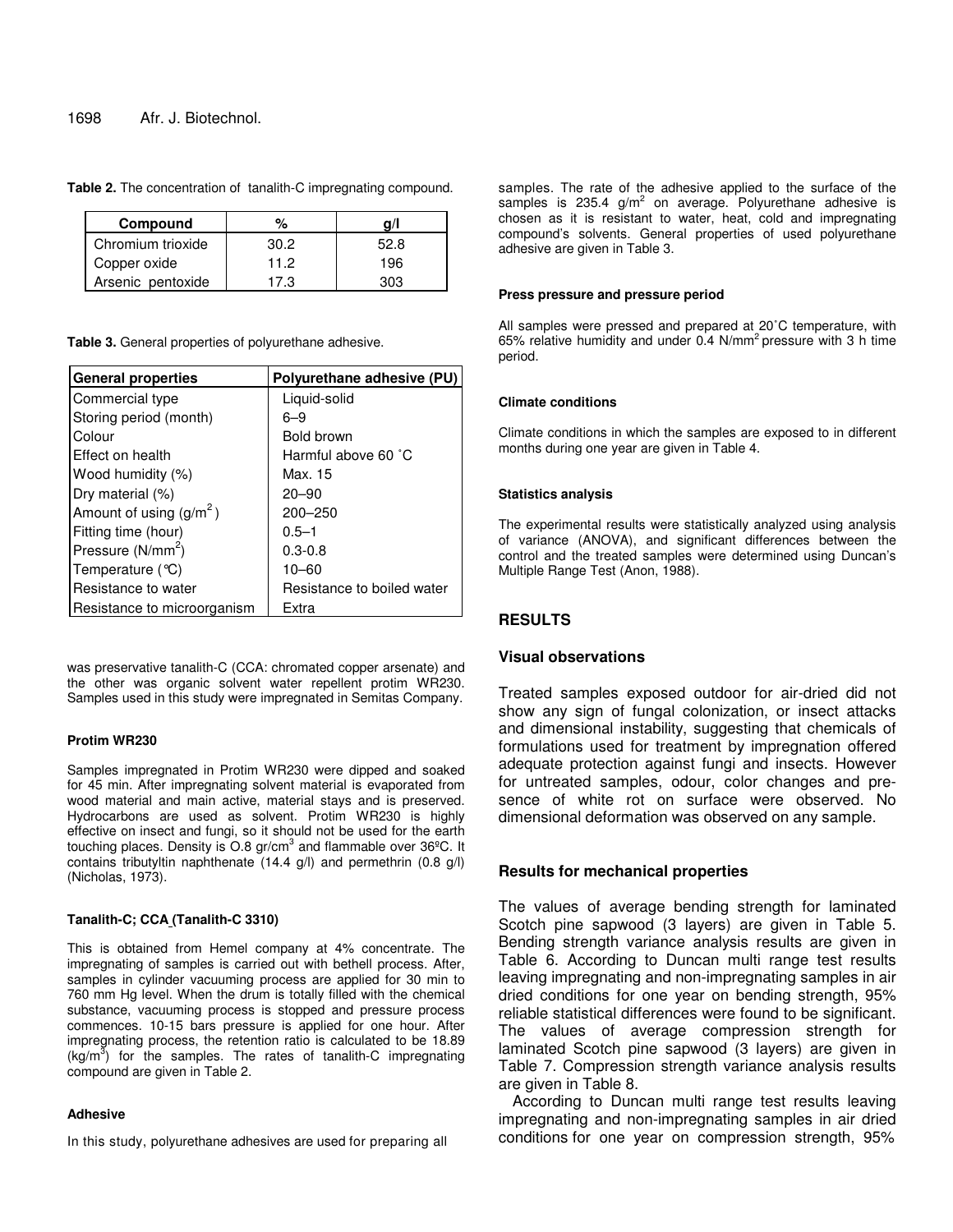| <b>Months</b> | Mean<br><b>Temperature</b><br>(°C) | Max.<br><b>Temperatur</b><br>е<br>(°C) | Min.<br><b>Temperatur</b><br>е<br>(°C) | Average<br>relative<br>humidity (%) | Average<br>total<br>rain<br>(mm) | Rain day<br>number | Covered<br>snow day<br>number |
|---------------|------------------------------------|----------------------------------------|----------------------------------------|-------------------------------------|----------------------------------|--------------------|-------------------------------|
| January       | 4.1                                | 16.0                                   | $-6.4$                                 | 67                                  | 138.7                            | 20                 | 3                             |
| February      | 2.6                                | 14.3                                   | $-10.0$                                | 64                                  | 157.7                            | 23                 | 5                             |
| March         | 6.4                                | 19.9                                   | $-8.0$                                 | 59                                  | 141.9                            | 19                 | $\overline{c}$                |
| April         | 10.8                               | 27.6                                   | $-3.1$                                 | 53                                  | 61.4                             | 14                 |                               |
| May           | 15.8                               | 30.0                                   | 2.7                                    | 52                                  | 59.9                             | 15                 | $\overline{\phantom{a}}$      |
| June          | 19.0                               | 30.2                                   | 7.7                                    | 48                                  | 39.3                             | 5                  | $\overline{\phantom{0}}$      |
| July          | 23.2                               | 34.8                                   | 9.6                                    | 48                                  | 30.6                             | 7                  |                               |
| August        | 23.4                               | 37.8                                   | 12.6                                   | 47                                  | 18.7                             | 2                  | $\overline{\phantom{a}}$      |
| September     | 18.0                               | 32.9                                   | 4.8                                    | 52                                  | 7.1                              | 4                  |                               |
| October       | 11.0                               | 24.2                                   | $-1.9$                                 | 58                                  | 40.7                             | 8                  |                               |
| November      | 6.8                                | 19.2                                   | $-5.4$                                 | 60                                  | 149.3                            | 18                 |                               |
| December      | 5.3                                | 21.7                                   | $-13.0$                                | 62                                  | 154.6                            | 16                 | 8                             |
| Annual        | 12.2                               | 37.8                                   | $-13.0$                                | 55                                  | 999.6                            | 152                | 19                            |

**Table 4.** Climate conditions under which specimens are exposed per months.

**Table 5.** The values of average bending strength.

| Duration in air dried | Impregnating compound | Bending strength (N/mm <sup>2</sup> ) |         |       |       |                           |  |
|-----------------------|-----------------------|---------------------------------------|---------|-------|-------|---------------------------|--|
| conditions            |                       | n                                     | Average | Max.  | Min.  | <b>Standard deviation</b> |  |
|                       | Non-impregnated       | 10                                    | 34.27   | 36.48 | 32.23 | 1.36                      |  |
| Starting              | Tanalith-C            | 10                                    | 35.46   | 37.75 | 33.35 | 1.46                      |  |
|                       | Protim WR230          | 10                                    | 35.09   | 37.35 | 33.00 | 1.21                      |  |
|                       | Nonimpregnated        | 10                                    | 27.43   | 28.44 | 26.61 | 0.66                      |  |
| 1 year                | Tanalith-C            | 10                                    | 30.17   | 34.34 | 27.47 | 1.67                      |  |
|                       | Protim WR230          | 10                                    | 30.41   | 33.91 | 27.28 | 1.79                      |  |

**Table 6.** Bending strength variance analysis results.

| <b>Variance source</b> | <b>SD</b> | <b>Squares</b><br>total | Average<br>squares | <b>Calculated</b> | P (Probability)<br>(% ' |
|------------------------|-----------|-------------------------|--------------------|-------------------|-------------------------|
| Repetition             | 9         | 28.559                  | 3.73               | $1.562$ ns        | 0.177                   |
| Factor (Duration)      | 3         | 237.342                 | 79.114             | 38.953**          | 0.000                   |
| Error                  | 27        | 54.837                  | 2.031              |                   |                         |
| General                | 39        | 320.738                 |                    |                   |                         |

**Table 7.** The values of average compression strength.

| Duration in air dried | Impregnating compound | Compression strength (N/mm <sup>2</sup> ) |         |       |       |                           |  |
|-----------------------|-----------------------|-------------------------------------------|---------|-------|-------|---------------------------|--|
| conditions            |                       | n                                         | Average | Max.  | Min.  | <b>Standard deviation</b> |  |
|                       | Nonimpregnated        | 10                                        | 13.42   | 13.91 | 12.71 | 0.34                      |  |
| Starting              | Tanalith-C            | 10                                        | 13.95   | 14.46 | 13.21 | 0.39                      |  |
|                       | Protim WR230          | 10                                        | 13.84   | 14.24 | 13.01 | 0,41                      |  |
|                       | Nonimpregnated        | 10                                        | 12.68   | 13.07 | 12.29 | 0.36                      |  |
| vear                  | Tanalith-C            | 10                                        | 14.78   | 15.05 | 13.91 | 0.46                      |  |
|                       | Protim WR230          | 10                                        | 14.82   | 15.72 | 14.04 | 0.58                      |  |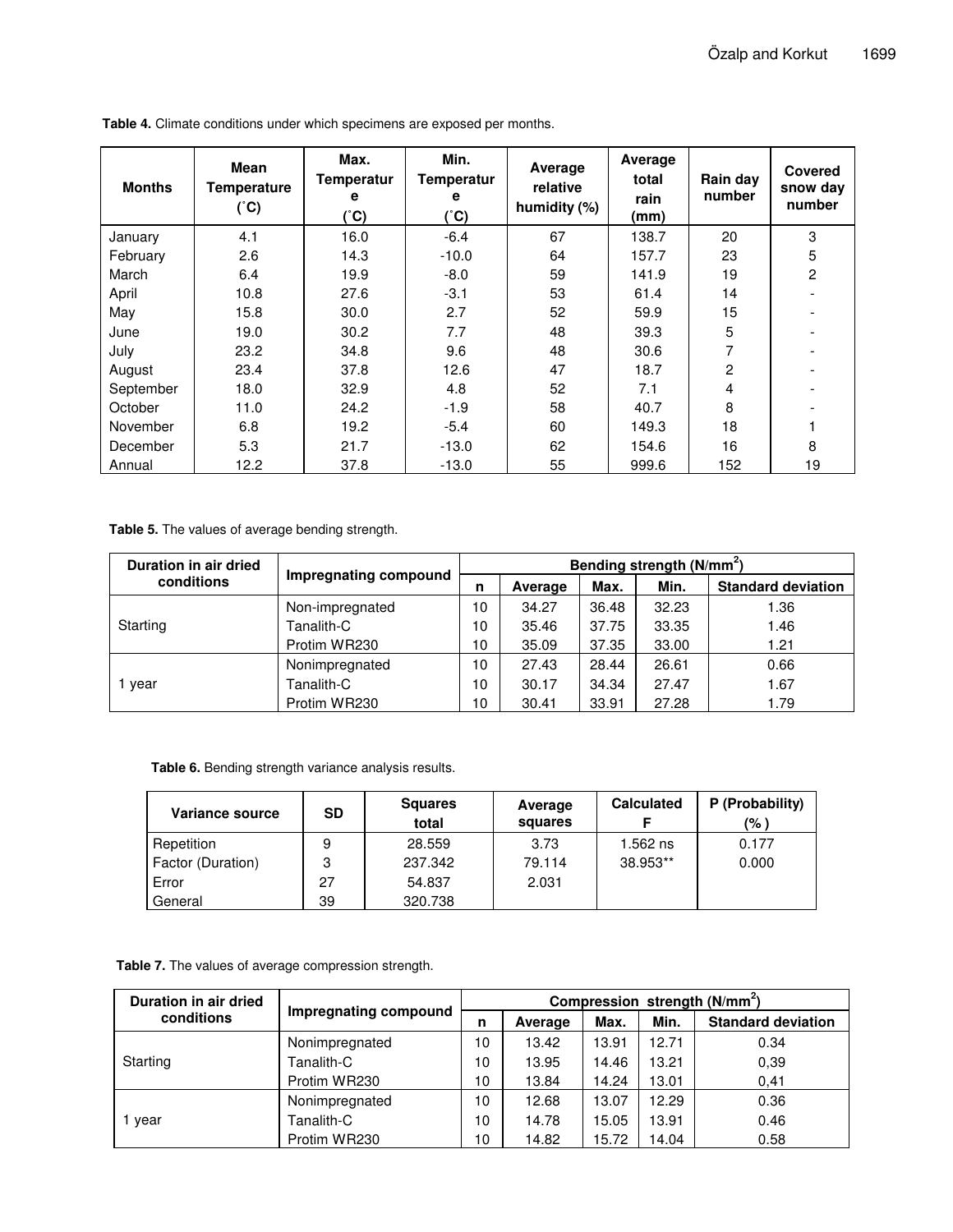# 1700 Afr. J. Biotechnol.

| Variance<br><b>Source</b> | <b>SD</b> | <b>Squares</b><br><b>Total</b> | Average<br><b>Squares</b> | <b>Calculated</b> | P (Probability)<br>(% ) |
|---------------------------|-----------|--------------------------------|---------------------------|-------------------|-------------------------|
| Repetition                | 9         | 1.625                          | 0.181                     | $0.752$ ns        | 0.661                   |
| Factor (Duration)         | 3         | 33.478                         | 11.159                    | 46.494**          | 0.000                   |
| Error                     | 27        | 6.480                          | 0.240                     |                   |                         |
| General                   | 39        | 41.583                         |                           |                   |                         |

**Table 8.** Compression strength variance analysis results.

**Table 9.** The values of average bonding strength.

| Duration in air dried | Impregnating compound | Bonding strength (N/mm <sup>2</sup> ) |         |      |      |                           |  |
|-----------------------|-----------------------|---------------------------------------|---------|------|------|---------------------------|--|
| conditions            |                       | n                                     | Average | Max. | Min. | <b>Standard deviation</b> |  |
|                       | Nonimpregnated        | 10                                    | 4.42    | 5.01 | 4.13 | 0.28                      |  |
| Starting              | Tanalith-C            | 10                                    | 4.53    | 5.13 | 4.23 | 0.33                      |  |
|                       | Protim WR230          | 10                                    | 4.48    | 5.08 | 4.18 | 0.29                      |  |
|                       | Nonimpregnated        | 10                                    | 4.05    | 4.59 | 3.77 | 0.26                      |  |
| vear                  | Tanalith-C            | 10                                    | 6.02    | 6.42 | 5.71 | 0.31                      |  |
|                       | Protim WR230          | 10                                    | 6.06    | 6.51 | 5.61 | 0.35                      |  |

**Table 10.** Bonding strength variance analysis results.

| Variance<br><b>Source</b> | SD | <b>Squares</b><br>total | Average<br>squares | <b>Calculated</b> | P (Probability)<br>(% ) |
|---------------------------|----|-------------------------|--------------------|-------------------|-------------------------|
| Repetition                | 9  | 1.217                   | 0.135              | 1.428 ns          | 0.225                   |
| Factor (Duration)         | 3  | 32.072                  | 10.691             | 112.892**         | 0.000                   |
| Error                     | 27 | 2.257                   | 0.095              |                   |                         |
| General                   | 39 | 35.846                  |                    |                   |                         |

reliable statistical differences were found to be significant. The values of average bonding strength for Scotch pine sapwood are given in Table 9. Bonding strength variance analysis results are given in Table 10.

According to Duncan multi range test results leaving impregnating and non-impregnating samples in air dried conditions for one year on bonding strength, 95% reliable statistical differences were found to be significant.

# **DISCUSSION**

After this study, in all experimental studies, protim WR230 supplied enough preservation as tanalith-C in both physical and mechanical experiments. This is the reason protim WR230 impregnating compound can be preferred to tanalith-C for the furniture outside frames left in air dried conditions, because it was known before that protim WR230 does not have the natural colour of wood and not

harmful to human health. Through this study it has been provided that protim WR230 has at least enough preservation (in all experiments) against fungi and insect as tanalith-C.

In all samples prepared with polyurethane adhesive, no dimensional deformation was observed in any sample left in air dried conditions for one year. Besides, air dried conditions affected the bonding properties positively. For these reasons polyurethane adhesive can be primarily preferred for laminating of the wooden material left in air dried conditions.

Black pine samples laminated with epoxy and polyurethane glues were treated with various wood preservative chemicals and made subject to seawater for one year (Percin, 2007). The samples were made subject to bending tests perpendicular to the fibers, compression tests parallel to the fibers and adhesion tests. Significant changes were observed as a result of mechanical tests. It was determined that sea insects nested on the said sam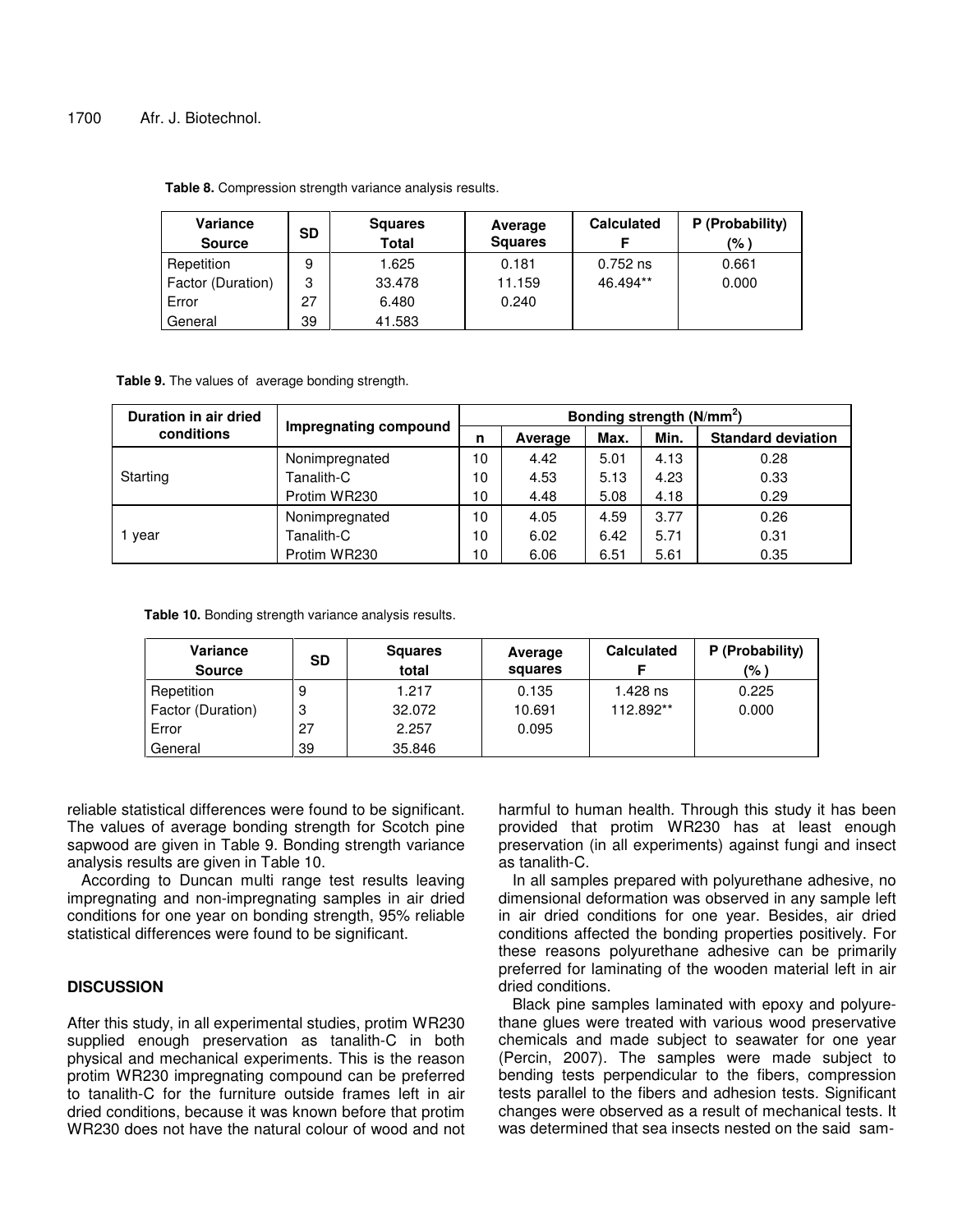ples and began to live there; sea worms destroyed the wooden surfaces by drilling into them. The said surfaces were covered with seaweed, and became extremely soft and there were white decays on some regions. In case of impregnated samples, very small changes occurred in odour and colour and moreover, decay was not seen.

The impregnation materials of Tanalith- C (CCA) and Protim 230WR were used as preservative and water repellant in another experiment (Ordu, 2007). Wooden materials were taken from beech and black pine. The samples were subject to weathering conditions for one year. At the end of this period, changes in the samples' bending strength, compression strength and physical properties were examined. As a result of this study, it was observed that no significant variations occurred in mechanical values of the impregnated samples; however, severe losses occurred in case of the non-impregnated samples. It was seen that impregnation type provides different protection according to the type of the wooden material. It was also observed that discoloration is more significant in the non-impregnated samples compared with those impregnated.

Winandy (1994) performed static bending strength tests on the samples from *Pinus caribaea* in his study. As a result of tests performed, impregnation with CCA causes significant loses in strength and hardness. Also, it was observed that breaking modulus of the samples impregnated with CCA decreased due to drying at high temperatures.

Feist and Ross (1995) left their samples from south pines and coastal firs treated with CCA and non-treated in Wisconsin and Mississippi toward south with an angle of 45° for 2 years under atmospheric conditions. At the end of this period, variations were observed between samples treated with CCA and non-treated samples and it was reported that performance of the samples treated with CCA is higher than that of non-treated. It was also concluded that, notwithstanding CCA amount, wooden materials from first treated with CCA yield better results compared with those from pine.

Winandy (1989) treated *Pinus taeda* timbers with CCA wood preservative, made them dry by air and then at 116 -C in an oven. Drying process under atmospheric conditions done after impregnation process affected bending strength at a rate of 20-40% depending on the impregnation degree. Drying in furnace affected all bending strength distribution.

# **Conclusions**

After exposure of Scots pine specimens (impregnated and non-impregnated) to air dry conditions for a year, the following observations were made:

- In bending strength, reductions took place in nonimpregnated samples by 19.95%, in tanalith-C impregnated samples by 11.97% and protim WR230 impregnated samples by 11.26%,
- In compression strength, reduction took place in nonimpregnated samples by 5.51%, increases took place in tanalith-C impregnated samples by10.13% and in protim WR230 impregnated samples by 10.43%,
- In bonding strength, reduction occurred in nonimpregnated samples by 8.31%, increases took place in tanalith-C impregnated samples by 36.05% and in protim WR230 impregnated samples by 35.69%,
- In physical properties, at the physical experiments of the impregnating test samples left in air dried conditions for one year, infection by fungi, dimensional deformation and damage by insect were not seen. Impregnating compounds obtained the needed preservation against fungi and insects. But, in nonimpregnated samples, smell, colour change and medium white rot were observed.
- In impregnating test samples, water and relative humidity affected the bonding properties positively for one year, and this increased the bonding and compression strength. But bending strength was reduced. In determining the bonding and compression strengths, the applied force parallel to adhesive layer; while in determining bending strength the applied force is vertical to adhesive layer. In the bonding strength in non-impregnated samples the breaking is seen on the wooden material itself, not on the adhesive layer due to decaying wooden material.

# **REFERENCES**

- Altinok M (2005). Glues and glueing techniques, Graduate Class Notes, pp 7, Gazi University, Ankara, Turkey.
- Anon (1964). DIN 53255, Prüfung von Holzleimen und Holzverleimungen; Bestimmung der Bindefestigkeit von Sperrholzleimungen (Furnier-und Tischlerplatten) im Zugversuch und im Aufstechversuch, Berlin-Germany.
- Anon (1976). TS 2470, Wood-sampling methods and general requirements for physical and mechanical tests. Turkish Standards: Ankara, Turkey.
- Anon (1976). TS 2474, Wood-determination of ultimate strength in static bending. Turkish Standards: Ankara, Turkey.
- Anon (1976). TS 2595, Wood-determination of ultimate stress in compression parallel to grain. Turkish Standards: Ankara, Turkey.
- Anon (1976). TS 53, Wood-sampling and test methods-determination of physical properties. Turkish Standards: Ankara, Turkey.
- Anon (1987). Handbook of wood based materials for engineers, architects and builder. Forest Product Laboratory, Forest Service, U.S., Department of Agriculture.
- Anon (1988). ASTM D 3110, Standard Specification for Adhesives Used in Nonstructural Glued Lumber Products.
- Bozkurt Y, Kurtoglu A (1979). Laminated wood construction elements. Istanbul University, Journal of Faculty of Forestry, Series B, 29 (2), Istanbul, Turkey.
- Chung Y (1968). Glueabilty of southern pie early wood and late wood.